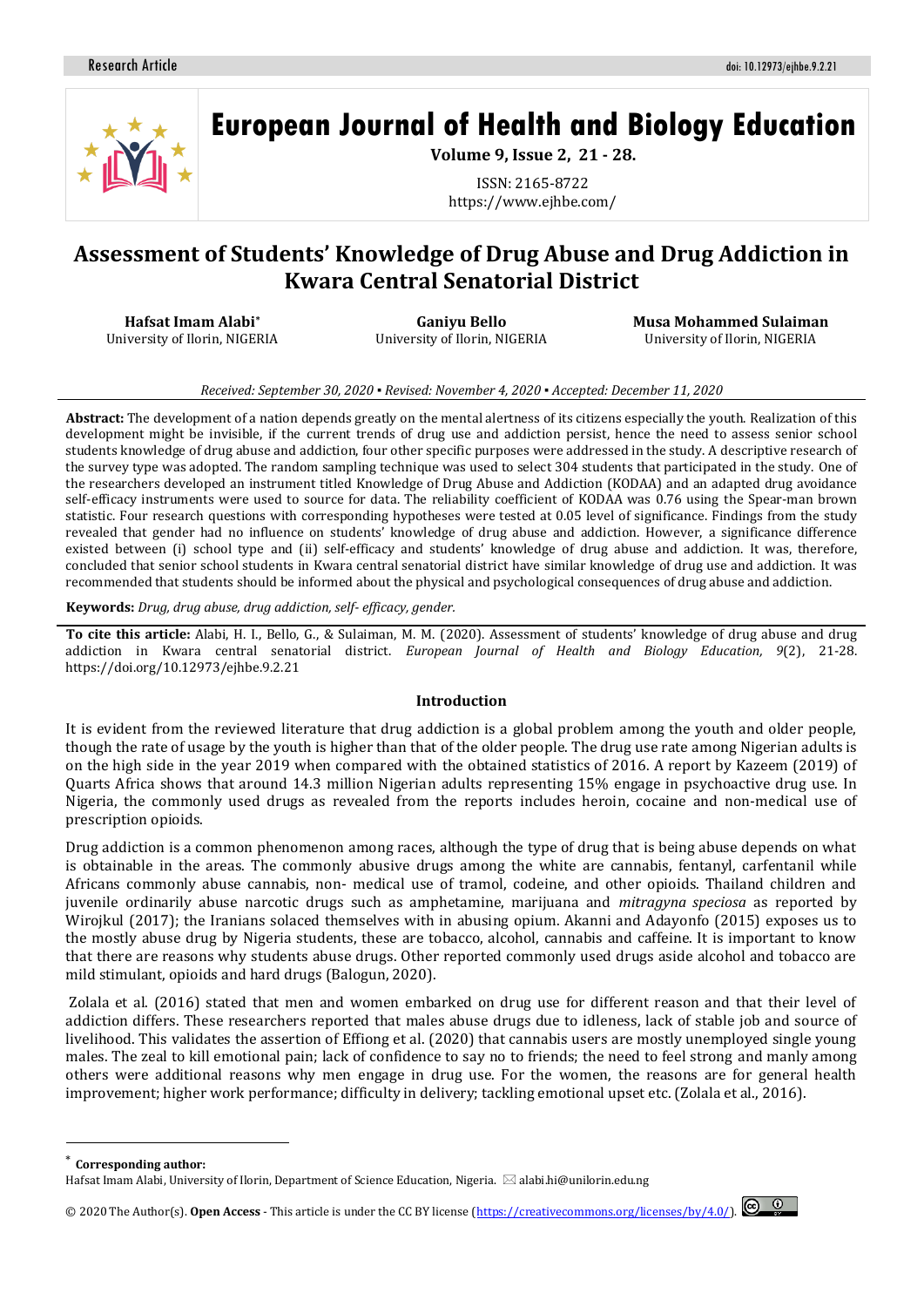# 22 | ALABI, BELLO & SULAIMAN / Assessment of Students' Knowledge of Drug Abuse and Addiction

Wirojkul (2017) had identified the need to satisfy friends expectation, boredom and lack of interesting activities as some of the reasons why juvenile and youth embark on drug use. Also, National Institute on Drug Abuse (2020) established that people under the influence of drug do so for a number of reasons and that these reasons adduced by female is quite different for those of the males. According to the institute, women engage in drug use in an attempt to reduce weight, control exhaustion, an in an effort to treat psychological illness and coping with pains. These had however made them nuisance not only to herself, her family but also to the society at large. Going by these exposition, it could be concluded that though the reasons are similar, the motives behind drug use differs; and that drug use could be described as the catalyst that speed up other criminal act that people engage in.

Fareo (2012) were viewed that drug abuse among adolescent has been associated with shameful moral decadence, thuggery, assault, violence and murder. It is, therefore, not an exaggeration to say that drug addiction is capable of jeopardizing the progress and stability of the users, their families and society. This further was confirmed the assertion of Jain and Verma (2020) that substances use exposes users, their family and community and a nation to series of problems. To some researchers, drug addiction is a mental disease, just like any other diseases that affect human and its effects on the addict could lead to madness, thereby interfering with normal functioning at home, offices and community as submitted by (Lone & Mircha, 2013).

It is an acknowledged fact that drug use interfere with the physiological functioning of women, ranging from hormonal issues, menstrual cycle, fertility, pregnancy, breastfeeding to menopausal problems (National Institute on Drug Abuse, 2020). Assessing the knowledge of drug abuse and addiction among male and female secondary school students is crucial for one to know who is more prone to drug abuse and addiction among these category of students. Study by Thibaut (2018) had established the fact that males abuse drugs more often than females, and that males are prone to more health related consequences than females. This affirmed the notion that there are differences in male and female use of drug and addiction.

The zeal to do the right thing or otherwise is usually a function of trust of students' ability to be firm in decision making, this validates the assertion of Wirojkul (2017) that the willpower and self-efficacy cannot be ignore by the youth and children in deciding whether or not to resist drug use.

#### *Research Hypotheses*

The following null hypotheses were tested at 0.05 level of significance.

- 1. There is no significant difference in the knowledge of drug abuse and addiction by male and female students.
- 2. There is no significant difference in the knowledge of drug abuse and addiction by public and private school students.
- 3. There is no significant difference in the knowledge of drug abuse and addiction of students with high, neutral and low self-efficacy.
- 4. Self-efficacy does not correlate to drug abuse and addiction knowledge.

#### *Literature Review*

Studies have been conducted to ascertain the drug use among youth in different parts of the World. The awareness and positive treatment regarding the rehabilitation; and economic consequences of drug abuse among others were also reported. Drug abuse had been viewed as a common occurrence among male and female Kenya students, and that more males abuse drugs than females in the area (Maithya, 2009). The study often established a significance difference between drug abuse and age. Lone and Mircha (2013) examined drug addiction and awareness regarding possible treatment and rehabilitation of young drug users in Kasmir. They reported that addiction is treatable and that there are agencies concerned with the treatment of such diseases.

It is an established fact that the impacts of drugs are felt in the brain, and this consequently influence the behavior of the users. To some scientist drug use is a health problem while some regards it as a moral decadence. Drug and alcohol abuse are directly proportional to health risks (Robinson et al., 2020). This implies that the more drugs or alcohol you consume the more health risk you are prone to. Robinson et al. gave a statistic of severe mental illness among general public and concluded that 50% of the populace with mental illness is due to substances abuse.

It is an undisputed fact that both male and female students engaged in drug abuse, and that there are variations in how these drugs impact abuser. That means that men's and women's reaction to drug abuse and addiction is not the same. The observed variances are determined by coexistence of genetic, social, cultural and developmental factors. This is substantiated by Becker et al., (2017) that sex differences and gender role is a function of biological, sociocultural and developmental factors and that differences existed in the expression of developmental brain of all sexes.

Buccell et al., (2016) conducted a research on gender differences in drug abuse in the forensic toxicological approach. These researchers viewed that gender impact the beginning of the use, use pattern, acceleration of disease cause and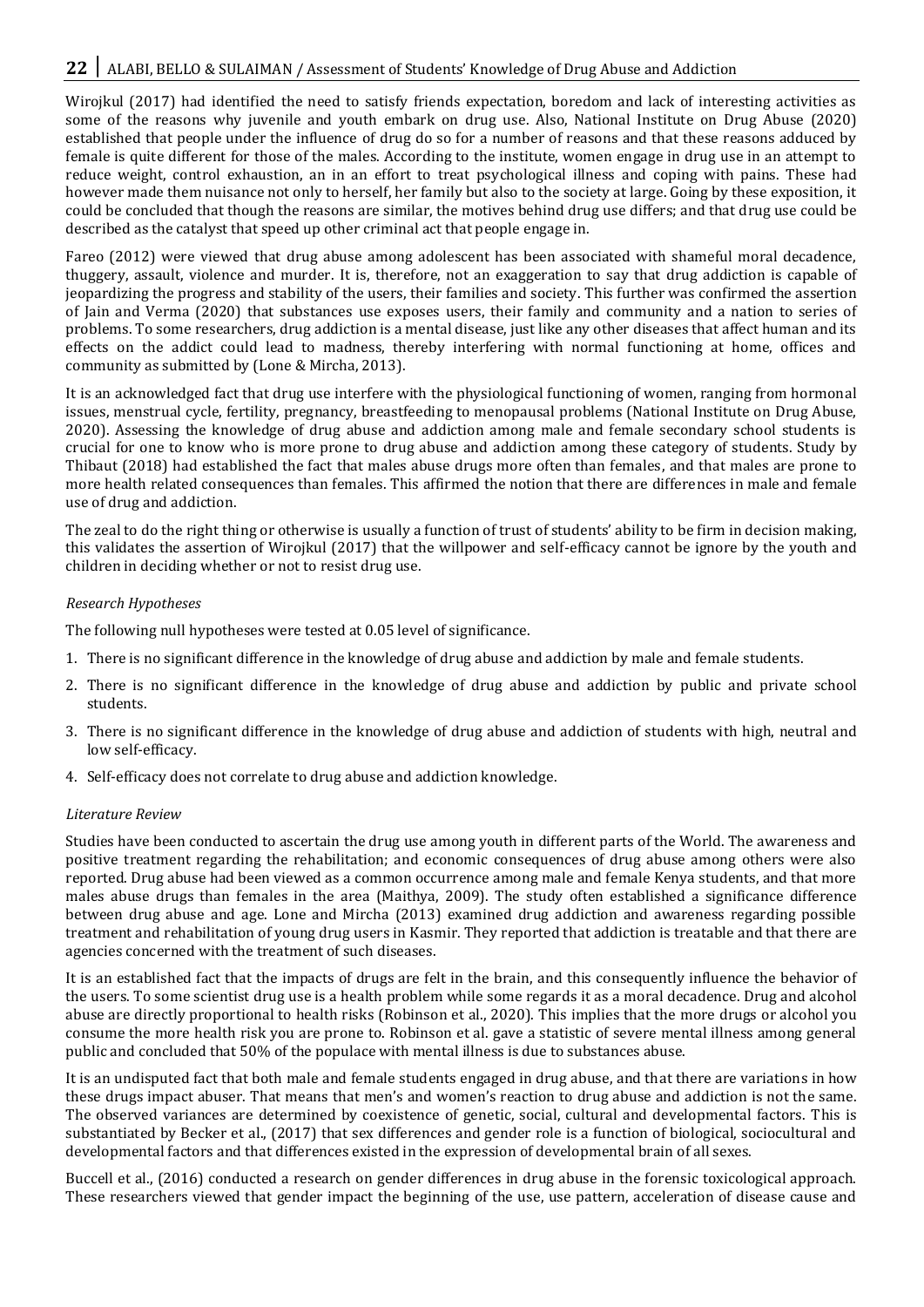help seeking pattern. They submitted that drug abuse is more pronounced in adult than adolescent and that men are 2 to 3 times more likely to abuse drugs than women. Jain and Verma (2020) examined women abusers from the clinical perspective and concluded that substance use is fairly prevalent in women.

Aside gender, incidence of drug use among public and private school students was often considered in the study. Onoja (2010) compared the prevalence of drug abuse among public and private secondary schools in Jos, Nigeria. It was found that drug abuse was more prevalent in private than public schools. Akanni and Adayonfo (2015) researched on correlate of psychoactive substances use among Nigerian adolescent and found that there was no association between tobacco use and school type.

Students self-efficacy was also consider in this article. Every individual to a large extent has the ability to control his/ her own personal behavior in the case of adverse trial. The belief that an individual can successfully regulate his/her own behavior is termed as self-efficacy (Torrecillas *et al.*, 2015). Kadden and Litt (2011) stated that self-efficacy is the belief that a person has the ability to implement behaviors needed to produce a desired effect. Youthful enthusiasm especially at the adolescent stage exposes students to a lot of risks such as peer pressure, poor relationship, low selfesteem and self-efficacy which in turn influence their decisions towards taking drugs (Karalay & Gurarsian, 2017).

A student with low self-esteem might be tempted to bow to these pressures and as such ends up becoming an addict. Studies have revealed that individuals with high self-efficacy have better chance of abstaining from drug use (Chavarria et al., 2012; Shiffman et al., 2000). People with higher self-efficacy do not easily give up when confronted with difficulties (Ersanla, 2015). Karatay and Gürarslan Baş (2019) affirmed the fact that male abusers, consumers of alcohol and cigarettes and those with adverse family relationship are usually characterized with low self-efficacy for substance use.

Chavarria et al. (2012) examined the relationships between change in self-regulation and self-efficacy as predictors of substance use abstinence. The sample for the study was 150 adult individuals randomly sampled in a longitudinal study that spans over a period of two years. Two instruments, namely Self Control Scale and Drug and Alcohol Abuse self-Efficacy Scale, were used for data collection. The findings revealed that changes in both self-regulation and self-efficacy have a significant effect on substance use abstinence with people having higher change scores in self-regulation and self-efficacy being predicted to have the likelihood of abstinence.

Yun (2012) examined the effects of abstinence self-efficacy and coping on students use among homeless youths. The sample for the study was 40 homeless youth with age range between 17 and 24, and data regarding to their selfefficacy, coping and frequency of substance use were collected. Findings of the study among others revealed that a significant relationship existed between self-efficacy and substance use and that the youths with higher abstinence selfefficacy were related to lower substance use.

Rosdiana and Sowarto (2016) also conducted a research on resident self-efficacy to regardless of drug addiction through resident characteristics in Samarinda. The study adopted a qualitative approach with case study strategy. The respondents were drawn from three subjects which were either drug users of former drug users, peer support and family support. Findings from the study revealed that the family had a significant role to play in changing behavior and, thus, concluded that family support is very influential on self-efficacy resident.

Likewise, Nikmanesh et al. (2017) examined the role of self-efficacy beliefs and social support on prediction of addiction relapse. The researchers adopted a casual-comparison research method and sampled 166 participants of which 83 were with relapse and another 83 without relapse. The instruments for the research were self-efficacy scale and multidimensional scale of perceived social support. Findings from the study revealed that a significant difference existed between participants without relapse, and those with relapse in terms of their self-efficacy and social support and as such concluded that self-efficacy and social support actually played significant role in preventing patients from addiction relapse.

Karalay and Gurarsian (2017) studied the effect of role-playing scenarios on the self-efficacy of students. The study adopted a pre-test and post-test study design with a single group. The sample for the study was 245 secondary school students. Data were collected using Personal Information Form and the Self-Efficacy for Adolescences Protecting Substance Abuse Scale. Findings from the study revealed that there was a statistically significant difference in the total Self-Efficacy Adolescences Protecting Substance Abuse Scale scores after training. The researchers thereby concluded that the intervention assisted the students to develop positive self-efficacy which assisted them to protect themselves and friends from substance use.

Uzun and Kelleci (2018) inquired on how the self-efficacy of students in high school prevents them from substance use. The sample comprised of 911 students randomly sampled form high schools in provincial center of Sivas. The study found out that students with low self-efficacy were aggressive, had parents with low education level and had problems with their families.

Rostamin et al. (2018) assesse the relationship between self-efficacy and addiction potential and acceptance among student of Zanjan University of Medical Science. Random sampling was used to select 315 university students that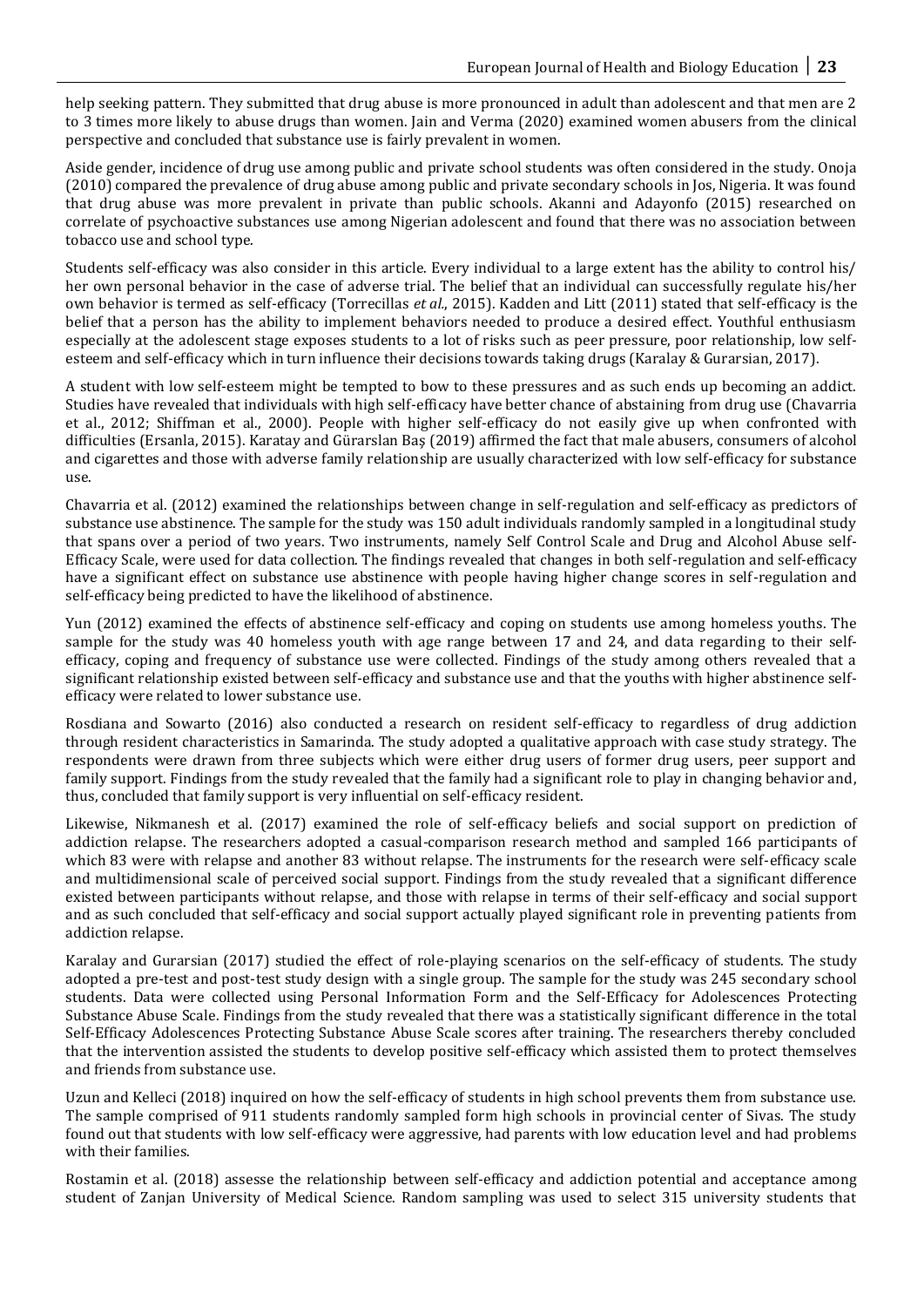participated in the study. A significant relationship was found between self-efficacy and addiction potential and acceptance.

Several works have been done both internationally and nationally on drug abuse. Onoja (2010) focuses only on school type but not on any other moderating variables as was done here. Aside the difference in the location of Akanni and Adayonfo (2015) study, this study also differs from theirs in the area of the involved participant, and on inclusion of self -efficacy as an independent variable. Balogun et al. (2020) though conducted in Nigeria differs from the present study in that it utilizes only descriptive but not inferential statistics in determining its results. The study however differs from Effiong *et al.*, (2020) in the area of the focus and statistics use. While Effiong et al. (2020) attentions were on sociodemographic and clinical characteristics of cannabis abusers, the present study concentrate on senior school students' knowledge on drug abuse and addiction. The chi-square was use in the analysis of this study as against the t-test used by Effiong et al. (2020).

Jain and Verma (2020) addressed the problem of drug abuse from the clinical area sampling participants' urine for laboratory test. The test was then subjected to descriptive statistics of percentages not inferential ones as was done here. Robinson et al. (2020) study was of expository type in which no instrument was administer for opinion sampling. The main thrust of the study was the detail explanations of what constitute drug use and abuse.

# **Methodology**

# *Research Goal*

Assessment of secondary school students knowledge of drug abuse and addiction with special focus on their gender, school type, self –efficacy, and if the students' self –efficacy correlate with their knowledge.

# *Sample and Data Collection*

Table 1 revealed the demographic representation of the respondents. The distribution of the respondents showed that 134 (44.10%) of the respondents were male students, while 170 (55.90%) were female. Aside this, Table 1 showed that 206 (67.80%) were from public secondary schools and 98(32.20%) were from private secondary schools.

| <b>Variables</b>   |         | <b>Frequency</b> | Percentage |  |
|--------------------|---------|------------------|------------|--|
|                    | Male    | 134              | 44.1       |  |
| Gender             | Female  | 170              | 55.9       |  |
|                    | Total   | 304              | 100        |  |
|                    | Public  | 206              | 67.8       |  |
| <b>School Type</b> | Private | 98               | 32.2       |  |
|                    | Total   | 304              | 100        |  |

*Table 1. Demographic Data of Respondents*

Knowledge of Drug Abuse and Addiction (KODAA) and, an adopted self–fficacy instrument were administered on 304 students that participated in the study. The KODAA consisted of 30 test items, multiple choice questions with options of A to D. The KODAA was given to experts to determine the test item applicability to students, the readability, clarity and the choice of language as means of subjecting it to face validity. The expert also checked for the content validity by ensuring that the instrument captured all the commonly abused drugs within the locality of the study. The expert suggestions were strictly adhere to in improving the quality of the KODAA. The self–efficacy instrument was made up of 16 items self-reported questionnaire developed by Martin et al. (1995) whose validity and reliability have been established

# *Analyzing of Data*

Students' level of knowledge was ascertained from the score obtained from the 30 multiple-choice questions administered on them. Therefore, students whose scores fell within 0 – 10, 11 – 20 and 21 – 30 were categorized as having low, average and high level of knowledge respectively. This is illustrated in the Table 2.

Out of 304 (100.0) students sampled for this study, 26 (8.6%) of them had high knowledge of drug abuse and addiction, 191 (62.8%) were of average knowledge of drug abuse and addiction while 87 (28.6%) of the students had low knowledge of drug abuse and addiction. Thus, the majority of students' knowledge of drug abuse and addiction was average.

| Table 2. Level of Students' Knowledge of Drug Abuse and Addiction |
|-------------------------------------------------------------------|
|-------------------------------------------------------------------|

| Students' Knowledge | <b>Score Range</b> | Frequency | Percent |
|---------------------|--------------------|-----------|---------|
| High                | $21 - 30$          |           | 8.6     |
| Average             | $11 - 20$          | 191       | 62.8    |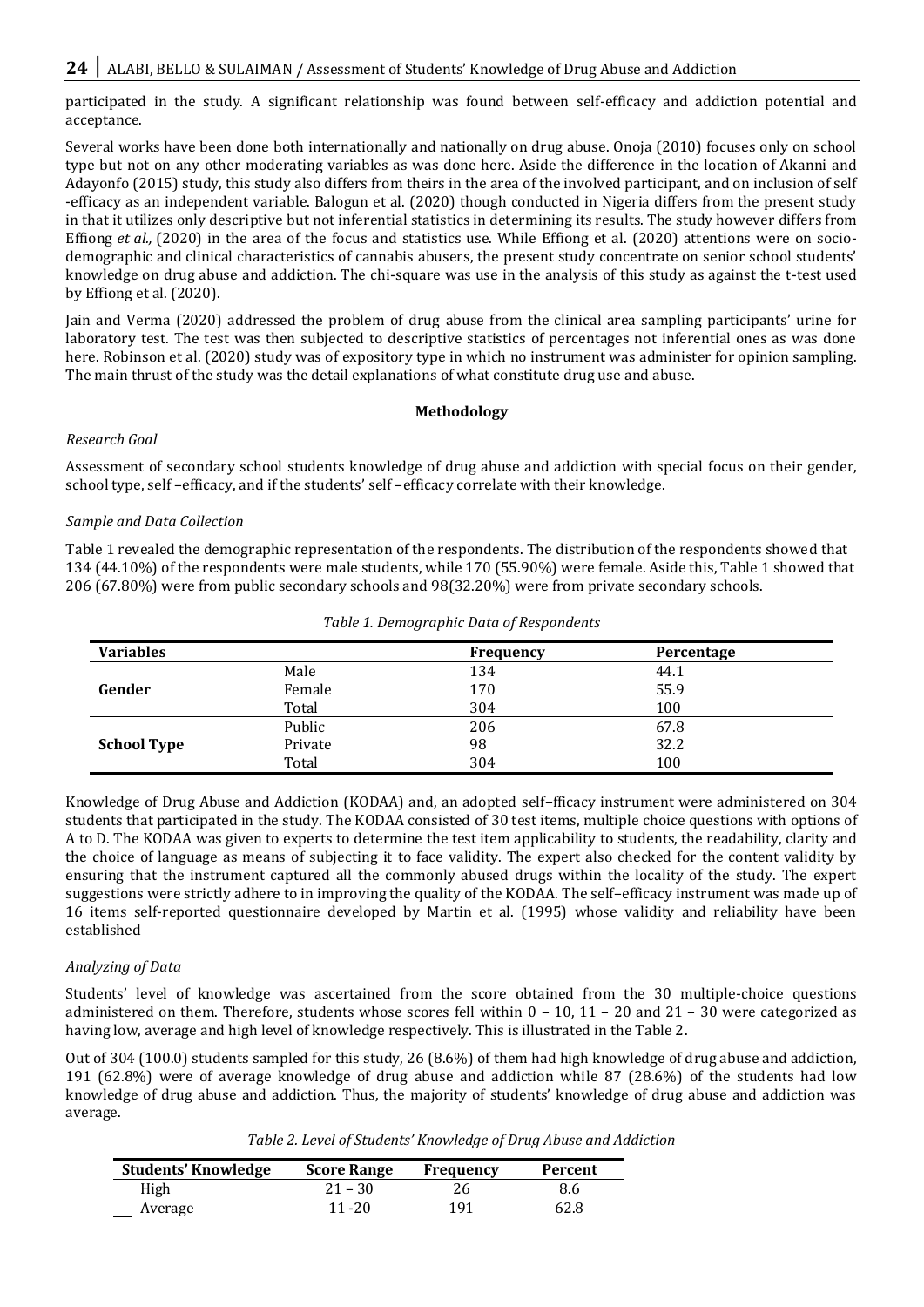European Journal of Health and Biology Education **25**

| Low   | $0 - 10$ | 87  | 28.6  |
|-------|----------|-----|-------|
| Total |          | 304 | 100.0 |

The students' drug avoidance self-efficacy contained 16 items structured in a seven-response-type. Thus, the minimum, maximum and range scores were 16, 112 and 96 respectively while the range (96) was divided by three (i.e. 96/3=32) levels. Therefore, students whose score fell within the range of 16 – 48; 49 – 80 and 81 – 112 were categorized as having low, moderate and high levels of drug avoidance self-efficacy respectively. The statistics of students' drug avoidance self-efficacy is presented in Table 3.

Table 3 reveals that 27 (8.9%) of the students sampled were of high level of drug avoidance self-efficacy; 207 (68.1%) of moderate level of drug avoidance self-efficacy while 70 (23.0%) of the students had low level of drug avoidance selfefficacy. Thus, majority of the students' drug avoidance self-efficacy moderate.

| <b>Students' Knowledge</b> | <b>Score Range</b> | <b>Frequency</b> | Percent |
|----------------------------|--------------------|------------------|---------|
| High                       | $81 - 112$         | 27               | 8.9     |
| Moderate                   | $49 - 80$          | 207              | 68.1    |
| Low                        | $16 - 48$          | 70               | 23.0    |
| Total                      |                    | 304              | 100.0   |

*Table 3. Level of Students' Drug Avoidance Self-efficacy*

Descriptive statistics of frequency count and percentages was used to illustrate the demographic characteristics of students that participated in the study. The inferential statistics of chi-square was used to shows the relationship existing the respondent, and Pearson's product moment correlation (PPMC) coefficient was used to determine if students' self-efficacy predicts their knowledge of drug abuse. Pearson's product moment correlation (PPMC) coefficient was found to be effective because the assumption of the study design and those of data were met. The data were paired, continuous, linear relationship, normality (no outliers) they were of independent cases and are characterized with comparable values of variables

# **Findings/Results**

H01: There is no significant difference in the knowledge of drug abuse and addiction by male and female students.

The Test Statistics table reports the results of the Chi-Square Test, which compares the expected and observed values, the discrepancy in the values are not too large and hence not statistically significant. Table 2 further reveals that gender of students' does not significantly affect their knowledge of drug abuse,  $\chi^2$  (2, n =304) = 2.65, at p > 0.05alpha level. Therefore, the hypothesis is not rejected.

*Table 2. Chi-Square Statistics Showing the Difference in the Knowledge of Drug Abuse by Male and Female Students*

|        |             |          | High  | Medium | Low   | $\gamma$ 2 | di | Sig. |
|--------|-------------|----------|-------|--------|-------|------------|----|------|
| Gender | <b>Male</b> | Count    | 10    | 91     | 33    |            |    |      |
|        |             | Expected | 11.50 | 84.20  | 38.30 | 2.65a      |    |      |
|        | Female      | Count    | 16    | 100    | 54    |            | ▃  | .27  |
|        |             | Expected | 14.50 | 106.80 | 48.70 |            |    |      |

H02: There is no significance difference in the knowledge of drug abuse and addiction by private and public secondary school students.

Table 3 reveals that school type does significantly affect the students' knowledge of drug abuse,  $\gamma$ 2 (2, n =304) = 7.31, at p < 0.05alpha level. Therefore, the hypothesis testing revealed that there is a significant difference in the knowledge of drug abuse held by students attending public schools and those attending private schools in Kwara State.

*Table 3. Chi-Square Statistics Showing the Difference in the Knowledge of Drug Abuse by Private and Public School Students*

|                    |                |          | High  | Medium | Low | γ2    | df | Sig. |
|--------------------|----------------|----------|-------|--------|-----|-------|----|------|
| <b>School Type</b> |                | Count    | 19    | 138    | 49  | 7.31a |    | .03  |
|                    | <b>Public</b>  | Expected | 17.60 | 129.40 | 59  |       |    |      |
|                    | <b>Private</b> | Count    | −     | 53     | 38  |       |    |      |
|                    |                | Expected | 8.40  | 61.60  | 28  |       |    |      |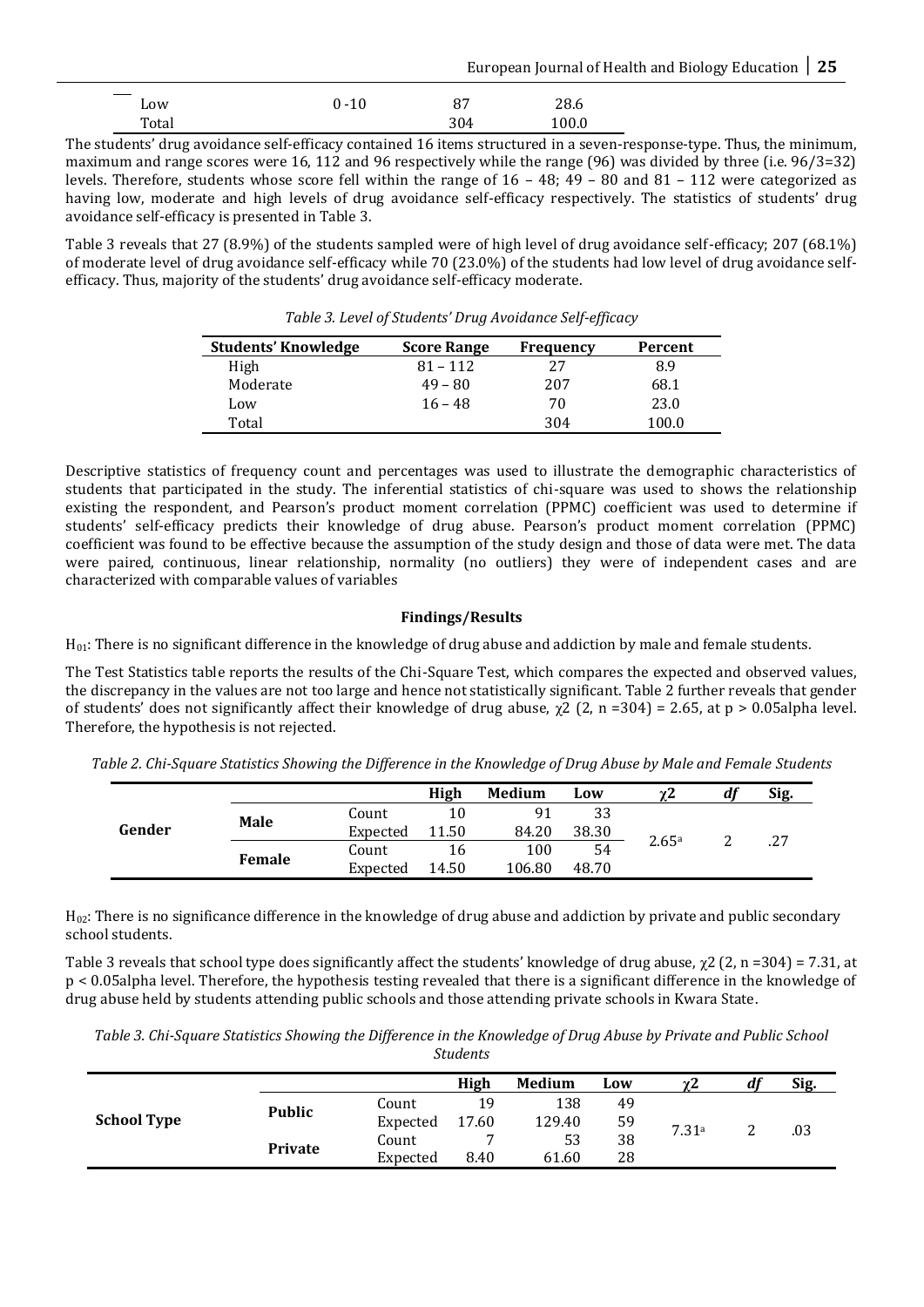H03: There is no significant difference in the knowledge of drug abuse and addiction of students with high, neutral and low self-efficacy.

A chi-square test was conducted to examine the influence of students' self-efficacy on their knowledge of drug abuse and addiction as measured by the Drug Addiction Self-Efficacy Questionnaire forms. There was a statistically significant difference at the  $p < 0.05$  level of DASQ scores for the three self-efficacy groups:  $\gamma$ 2 (2, 304) = 18.66.

*Table 4. Chi-Square Statistics of the Difference in the Knowledge of Drug Abuse by High, Neutral and Low Self Efficacy Students*

|           |                |          | High  | Medium | Low | $\chi^2$ | u | Sig. |
|-----------|----------------|----------|-------|--------|-----|----------|---|------|
|           |                | Count    |       | 23     |     |          |   |      |
| Knowledge | High           | Expected | 2.30  | 17.70  | 6   |          | 4 | .00  |
|           | <b>Neutral</b> | Count    | 19    | 136    | 36  | 18.66a   |   |      |
|           |                | Expected | 17.00 | 130.10 | 44  |          |   |      |
|           | Low            | Count    | 6     | 48     | 33  |          |   |      |
|           |                | Expected | 7.70  | 59.20  | 20  |          |   |      |

*Research Question four:* Does self-efficacy correlate with the students' knowledge of drug abuse and addiction?

*Hypothesis three:* Self-efficacy does not correlate to the knowledge of drug abuse and addiction of students with high neutral and low self-efficacy.

Table 5 results of the Pearson correlation indicated that there was a significant positive association between senior school students' knowledge of drug abuse and their self-efficacy ( $r(304) = .23$ , at < .05 significance level).

*Table 5. Pearson's Product Moment Correlation of Self Efficacy and Knowledge of Drug Abuse and Addiction*

|                 |                     | <b>Score</b> | <b>Efficacy Score</b> |
|-----------------|---------------------|--------------|-----------------------|
| <b>Score</b>    | Pearson Correlation |              | $.228**$              |
|                 | Sig. (2-tailed)     |              | .00                   |
|                 | N                   | 304          | 304                   |
| <b>Efficacy</b> | Pearson Correlation | $.228**$     |                       |
| <b>Score</b>    | Sig. (2-tailed)     | .000         |                       |
|                 | N                   | 304          | 304                   |

\*\*. Correlation is significant at the 0.01 level (2-tailed).

#### **Discussion**

It was obvious from hypothesis one that male and female had similar knowledge of drug abuse and addiction. It means that the two gender's knowledge of drug abuse and addiction is almost the same. This might be due to the fact that they interact together in school to deliberate opinion, share similar information on social media, and they are influenced by the same set of popular figure. This negate the finding of Jane and Verma (2020) who affirmed that fewer women abuse drug more than the males, and those of Buccell et al. (2016) who found males abuse drugs more than their females counterparts.

Unlike the result of gender, the information of drug abuse and addiction possessed by students from private schools was independent of those from public schools. This implies variation exist in the school type on the awareness of drug abuse and addiction. This might be due to the fact that private schools students are fewer in number and are well monitored than their counterparts from public schools. This support the finding of Thomson and Jang (2016) who submitted that differences exist in the way and manner of drinking alcoholic by home school, private and public school students.

Similarly, students with high, neutral and low self-efficacy possesses different ability to refrain or engage in drug use. This implies that the higher the self –efficacy of students, the lower the tendency of being influence into the act of drug use. That is students of high self-efficacy are usually characterized with personal conviction of indulging in an act willingly without being coerced, this agrees with Rosdiana and Sowarto (2016), Karatay and Gürarslan Baş (2019) and Uzun and Kelleci (2018) findings that significant differences existed between these level of efficacy.

On correlation study, self -efficacy correlates positively to their knowledge of drug abuse and addiction. This conform with the studies of Karalay and Gurarsian (2017) and Rostamin et al. (2018) which found a positive correlation to protect themselves and friends from substance use and are capable of predicting addiction potential and acceptance respectively.

# **Recommendations**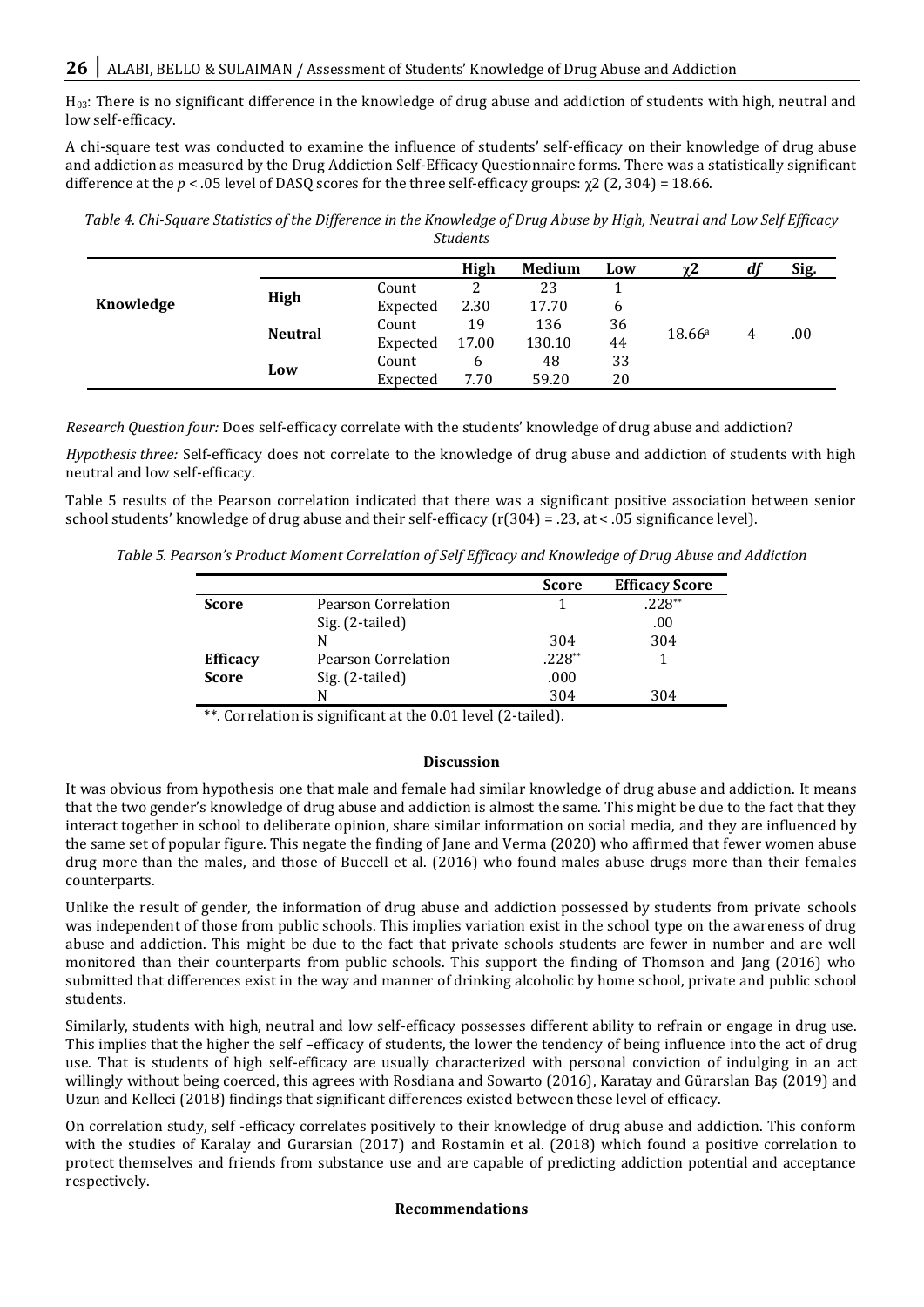- 1. Sensitization awareness should be created to students at all tiers of education be it federal, states and local government areas irrespective of their gender. They should be informed about the physical and psychological consequences of drug abuse and addiction.
- 2. Corrective measures should be enact and impose by the concerned school authorities to discipline the students while ensuring that their right is uphold.
- 3. Future researchers should embark on similar studies by involving a larger sample i.e., covering a larger locale and engaging variables that this study fails to address.
- 4. Further researches of this nature should be conducted from experimental perspective on tertiary education students.

#### **Conclusion**

The study concluded that the two gender of similar knowledge of drug abuse and addiction, public school students are more aware of the drug abuse knowledge than their secondary schools counterparts, students of varying self-efficacy possess different knowledge of drug abuse, and there is a correlation between students self-efficacy and their knowledge of drug abuse.

#### **Limitation**

The sample size is too small for generalization, and this is one of the constrains of the study. This could be improved upon by widening the scope of the study either by involving all senior schools' students in the geo-political zones of Nigeria. In doing so, the geographical scope of the study is automatically enhanced.

#### **References**

Addiction Campuses. (2020). How does drug abuse affect society and you? www.addictioncampuses.com

- Akanni, O. O., & Adayonfo, E. O. (2015). Correlates of psychoactive substance use among Nigerian adolescents. *Sahel Medical Journal, 18*(4), 192-199.
- Balogun A. J., Esimai, O. A., Adesanmi, A.,Ehimare, A., Afolabi,T.O., & Adeyeye, S. A. (2020). Prevalence of psychoactive substances use and quality of life of adolescents in secondary schools in Akoko North East Local Government Area Ondo State. *Journal of Medicine and Surgical Sciences, 2*(1), 1-8.
- Becker, J. B., McClellan, M. L., & Reed, B. G. (2017). Sex differences, gender and addiction. *Journal of Nueroscience Research, 95*(1-2), 136-147. https://doi.org/10.1002/jnr.23963
- Buccelli, C., Casa, E. D., Paternoster, M., Niola, M., & Pieri, M. (2016). Gender differences in drug abuse in the forensic toxicological approach. *Forensic Science International, 265,* 89-95.
- Chavarria, J., Stevens, E. B., Jason, L. A., & Ferrari J. R. (2012). The effects of self-regulation and self-efficacy on substance use abstinence. *Alcoholism Treatment Quarterly, 30*(4), 422-432. https://doi.org/10.1080/07347324.2012.718960
- Effiong, J. H., Idung, A. U., & Iyanam, V. E. (2020). Socio-demographic and clinical profiles of cannabis abusers admitted for treatment in a tertiary healthcare facility in Uyo, South-South Nigeria. *Journal of Advances in Medical and Pharmaceutical Sciences*, *22*(1), 32-39. https://doi.org/10.9734/jamps/2020/v22i130153
- Ersanla, C. Y. (2015). The relationship between students' academic self-efficacy and language learning motivation: A study of 8th graders. *Procedia - Social and Behavioral Sciences, 199*, 472 – 478.
- Fareo, D. O. (2012). Drug abuse among Nigerian Adolescents strategies for counseling. *Journal of International Social Research/ Uluslararası Sosyal Aratırmalar Dergisi, 20*(5), 341-347.
- Jane, R., & Verma, A. (2020). Laboratory profile of women substances users seeking treatment at Tertiary Care Centre in North India: A retrospective study. *Journal of Addiction Research, 4*(1), 6-8.
- Kadden, R. M., & Litt, M. D. (2011). The role of self-efficacy in the treatment of substance use disorders. *Addictive Behavior, 36*(12), 1120-1126.
- Karatay, G., & Gürarslan Baş, N. (2017). Effects of role-playing scenarios on the self-efficacy of students in resisting against substance addiction: A pilot study. *INQUIRY: The Journal of Health Care Organization, Provision, and Financing, 54*, 1-6. https://doi.org/10.1177/0046958017720624
- Karatay, G., & Gürarslan Baş, N. (2019). Factors affecting substance use and self-efficacy status of students in eastern Turkey. *Science & Collective Health/Ciência & Saúde Coletiva, 24* (4). https://doi.org/10.1590/1413- 81232018244.30252017